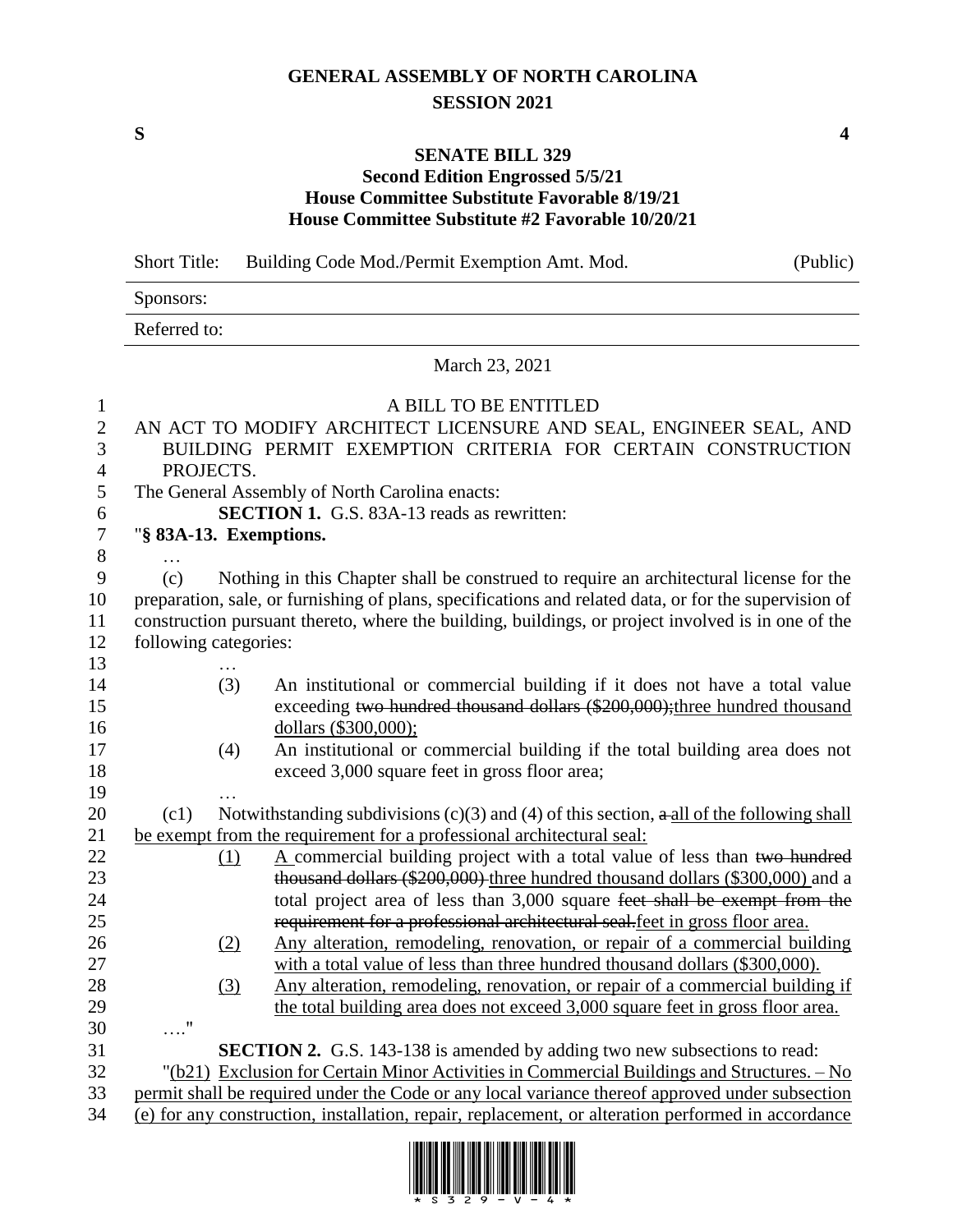|                  |                         | <b>General Assembly Of North Carolina</b>                                                                                                                                                     | <b>Session 2021</b> |
|------------------|-------------------------|-----------------------------------------------------------------------------------------------------------------------------------------------------------------------------------------------|---------------------|
| $\mathbf{1}$     |                         | with the current edition of the North Carolina State Building Code and the North Carolina Fire                                                                                                |                     |
| $\overline{2}$   |                         | Prevention Code costing twenty thousand dollars (\$20,000) or less in any commercial building                                                                                                 |                     |
| 3                |                         | or structure unless the work involves any of the activities described in subdivisions (1) through                                                                                             |                     |
| 4                |                         | $(5)$ of subsection (b5) of this section.                                                                                                                                                     |                     |
| 5                |                         | (b22) Limit Requirement for Certain Plans to be Under Professional Seal. – The North                                                                                                          |                     |
| 6                |                         | Carolina State Building Code shall not require that plans and specifications for any alteration,                                                                                              |                     |
| $\boldsymbol{7}$ |                         | remodeling, renovation, or repair of a commercial building or structure be prepared by and under                                                                                              |                     |
| $8\,$            |                         | the seal of a registered architect licensed under Chapter 83A of the General Statutes, or a                                                                                                   |                     |
| 9                |                         | registered engineer licensed under Chapter 89C of the General Statutes, if the alteration,                                                                                                    |                     |
| 10               |                         | remodeling, renovation, or repair costs less than three hundred thousand dollars (\$300,000) or if                                                                                            |                     |
| 11               |                         | the total building area does not exceed 3,000 square feet in gross floor area and all of the                                                                                                  |                     |
| 12               | <u>following apply:</u> |                                                                                                                                                                                               |                     |
| 13               | <u>(1)</u>              | The alteration, remodeling, renovation, or repair does not include the addition,                                                                                                              |                     |
| 14               |                         | repair, or replacement of load-bearing structures.                                                                                                                                            |                     |
| 15               | (2)                     | The alteration, remodeling, renovation, or repair is not subject to the                                                                                                                       |                     |
| 16               |                         | requirements of G.S. $133-1.1(a)$ .                                                                                                                                                           |                     |
| 17               | <u>(3)</u>              | The alteration, remodeling, renovation, or repair is performed in accordance                                                                                                                  |                     |
| 18               |                         | with the current edition of the North Carolina Fire Prevention Code."                                                                                                                         |                     |
| 19               |                         | <b>SECTION 3.</b> G.S. 160D-1104 is amended by adding a new subsection to read:                                                                                                               |                     |
| 20               | $"(\text{d}1)$          | A local government may not adopt or enforce a local ordinance, resolution, or policy                                                                                                          |                     |
| 21               |                         | that requires that plans and specifications for any alteration, remodeling, renovation, or repair of                                                                                          |                     |
| 22<br>23         |                         | a commercial building or structure be prepared by and under the seal of a registered architect<br>licensed under Chapter 83A of the General Statutes, or a registered engineer licensed under |                     |
| 24               |                         | Chapter 89C of the General Statutes, if the alteration, remodeling, renovation, or repair costs less                                                                                          |                     |
| 25               |                         | than three hundred thousand dollars $(\$300,000)$ or if the total building area does not exceed $3,000$                                                                                       |                     |
| 26               |                         | square feet in gross floor area and all of the following apply:                                                                                                                               |                     |
| 27               | (1)                     | The alteration, remodeling, renovation, or repair does not include the addition,                                                                                                              |                     |
| 28               |                         | repair, or replacement of load-bearing structures.                                                                                                                                            |                     |
| 29               | (2)                     | The alteration, remodeling, renovation, or repair is not subject to the                                                                                                                       |                     |
| 30               |                         | requirements of G.S. 133-1.1(a)."                                                                                                                                                             |                     |
| 31               |                         | <b>SECTION 4.(a)</b> G.S. 160D-1110(c) reads as rewritten:                                                                                                                                    |                     |
| 32               | " $(c)$                 | No permit issued under Article 9 or 9C of Chapter 143 of the General Statutes is                                                                                                              |                     |
| 33               |                         | required for any construction, installation, repair, replacement, or alteration performed in                                                                                                  |                     |
| 34               |                         | accordance with the current edition of the North Carolina State Building Code costing fifteen                                                                                                 |                     |
| 35               |                         | thousand dollars (\$15,000) twenty thousand dollars (\$20,000) or less in any single-family                                                                                                   |                     |
| 36               |                         | residence or residence, farm building building, or commercial building unless the work involves                                                                                               |                     |
| 37               | any of the following:   |                                                                                                                                                                                               |                     |
| 38               | (1)                     | The addition, repair, or replacement of load-bearing structures. However, no                                                                                                                  |                     |
| 39               |                         | permit is required for replacement of windows, doors, exterior siding, or the                                                                                                                 |                     |
| 40               |                         | pickets, railings, stair treads, and decking of porches and exterior decks.that                                                                                                               |                     |
| 41               |                         | otherwise meet the requirements of this subsection.                                                                                                                                           |                     |
| 42               | (2)                     | The addition or change in the design of plumbing. However, no permit is                                                                                                                       |                     |
| 43               |                         | required for replacements otherwise meeting the requirements of this                                                                                                                          |                     |
| 44               |                         | subsection that do not change size or capacity.                                                                                                                                               |                     |
| 45<br>46         | (3)                     | The addition, replacement, or change in the design of heating,<br>air-conditioning, or electrical wiring, devices, appliances, or equipment, other                                            |                     |
| 47               |                         | than like-kind replacement of electrical devices and lighting fixtures.                                                                                                                       |                     |
| 48               | (4)                     | The use of materials not permitted by the North Carolina Residential Code for                                                                                                                 |                     |
| 49               |                         | One- and Two-Family Dwellings. State Building Code.                                                                                                                                           |                     |
| 50               | (5)                     | The addition (excluding replacement) of roofing."                                                                                                                                             |                     |
| 51               |                         | <b>SECTION 4.(b)</b> G.S. 143-138( $b5$ ) reads as rewritten:                                                                                                                                 |                     |
|                  |                         |                                                                                                                                                                                               |                     |